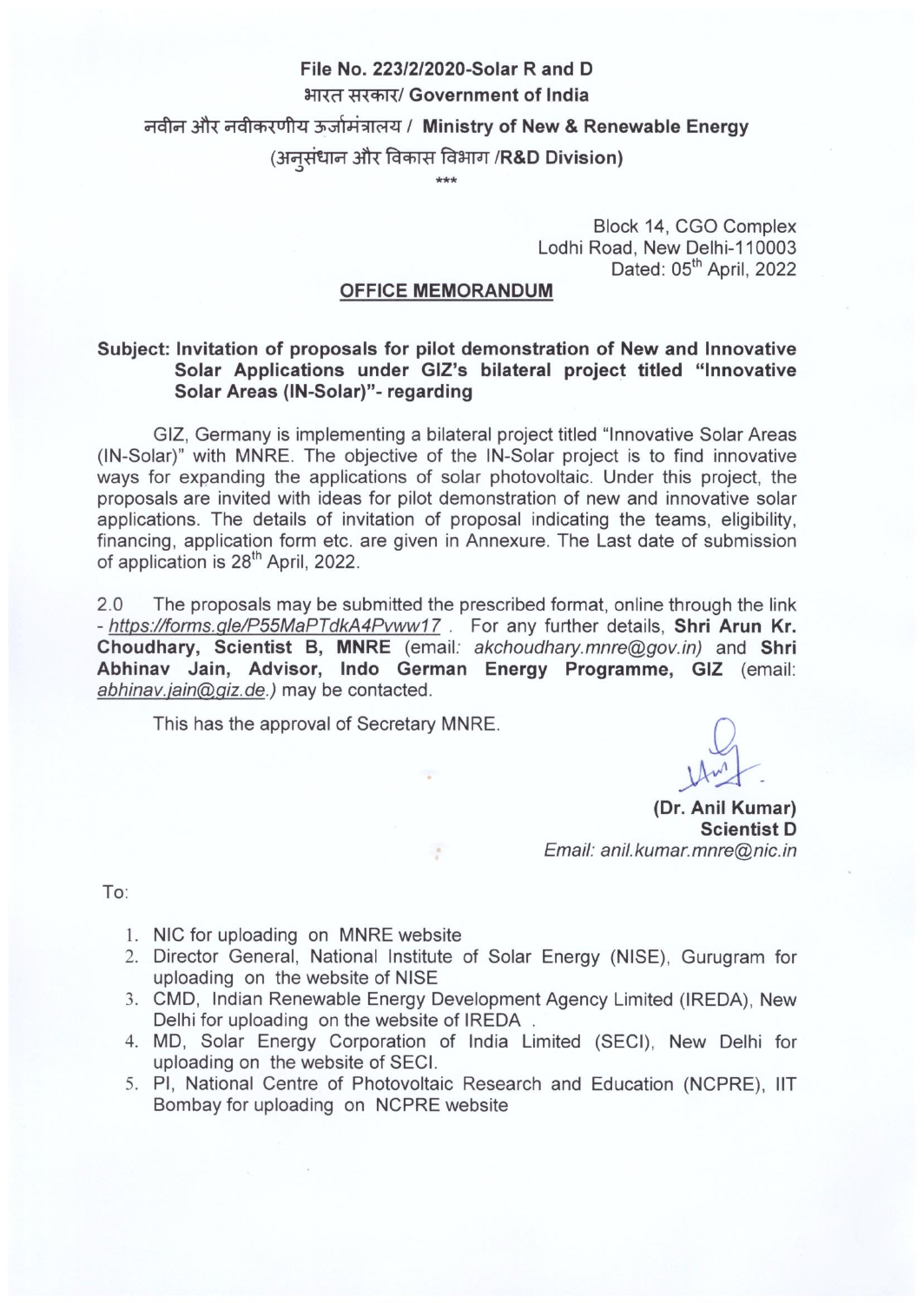# **Invitation of proposals for pilot demonstration of new and innovative solar applications**

Azadi Ka Amrit Mahotsav (AKAM) is an initiative of the Government of India to celebrate and commemorate 75 years of progressive India and the glorious history of its people, culture and achievements. Under the ambit of AKAM, MNRE in partnership with GIZ is inviting ideas (Ideas@75) for pilot demonstration of New and innovative solar applications under the bilateral project titled Innovative Solar Areas (IN-Solar).

The objective of the IN-Solar project is to find innovative ways for expanding the application of photovoltaic to optimize the use of land. Proposals/Ideas are invited from participants to implement the ideas that are technically viable but need pilots to access their technical performance and financial assessment. Only those participants shall participate in the idea challenge who are willing to implement/pilot their ideas on the ground if selected under the challenge.

 To identify ideas which can be funded for pilot, an idea challenge with following thematic area is floated by MNRE. Within the above overall objective, the themes under which the participants shall submit the idea are:

- 1. Solar PV installation on innovative sites e.g. waste landfill, closed mines etc.
- 2. Vertical installation of solar PV e.g. building integrated solar, solar for fencing, road side PV, agro PV etc.
- 3. Decentralized innovative solar application e.g. PVT for cooling, cold storage,
- 4. Green hydrogen-based applications
- 5. Any other innovative application of Solar PV

The participants can submit their application only under one theme.

Please fill the online form - *https://forms.gle/P55MaPTdkA4Pvww17*

#### **Organizations eligible to participate**

- 1. A company/start-up incorporated under the companies act
- 2. Research Institutions/NGO/Academic institutions/ Societies registered under the society act.
- 3. Foreign companies/ Research Institution in Partnership with Indian company/ Research Institutions/NGO/Academic institutions/ Societies.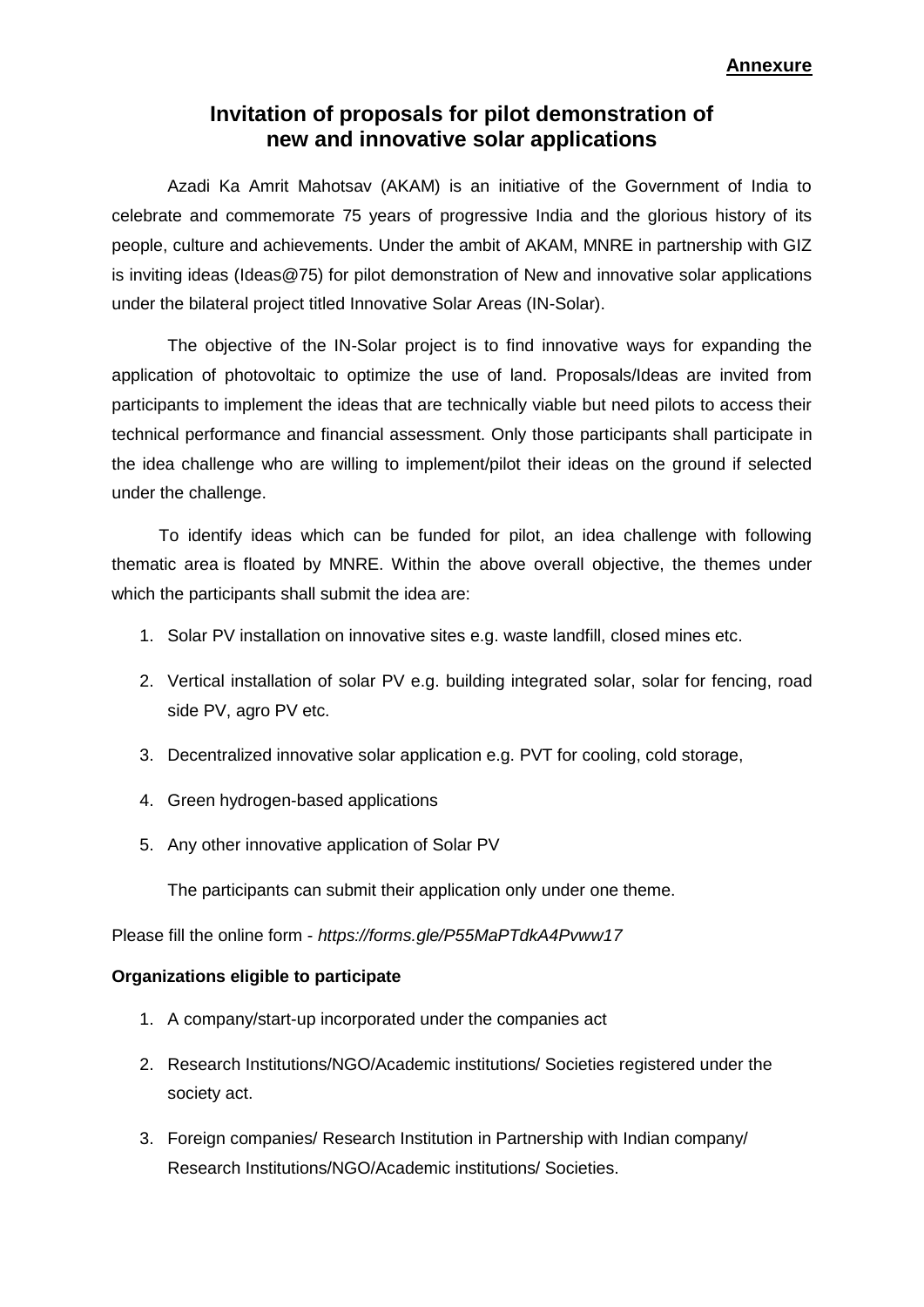### **Jury**

A committee consisting of a representative from MNRE, NISE and GIZ will evaluate the proposal submitted by the participants.

## **Co-financing for pilot demonstration**

The winner will be provided with a maximum of 200,000 Euro (for procurement of materials) to implement the pilot project. The duration for the pilot implementation would be no more than 6 months from the formal signing of the agreement. The participant needs to clearly define the commercial interest/other interest for carrying out the pilot project. It is expected from the participant to also invest soft components (manpower/land/etc.) for the project.

## **Selection of Participants**

The participants are requested to submit their concept ideas in the format attached as **Annexure-I** with the note. The shortlisted participants would be required to make a presentation in front of the Jury. The results and score would be announced further to which GIZ will enter into contract with individual winner to disburse the grant for the pilot project. The broad parameters to be considered for evaluation of the ideas is attached as **Annexure-II**.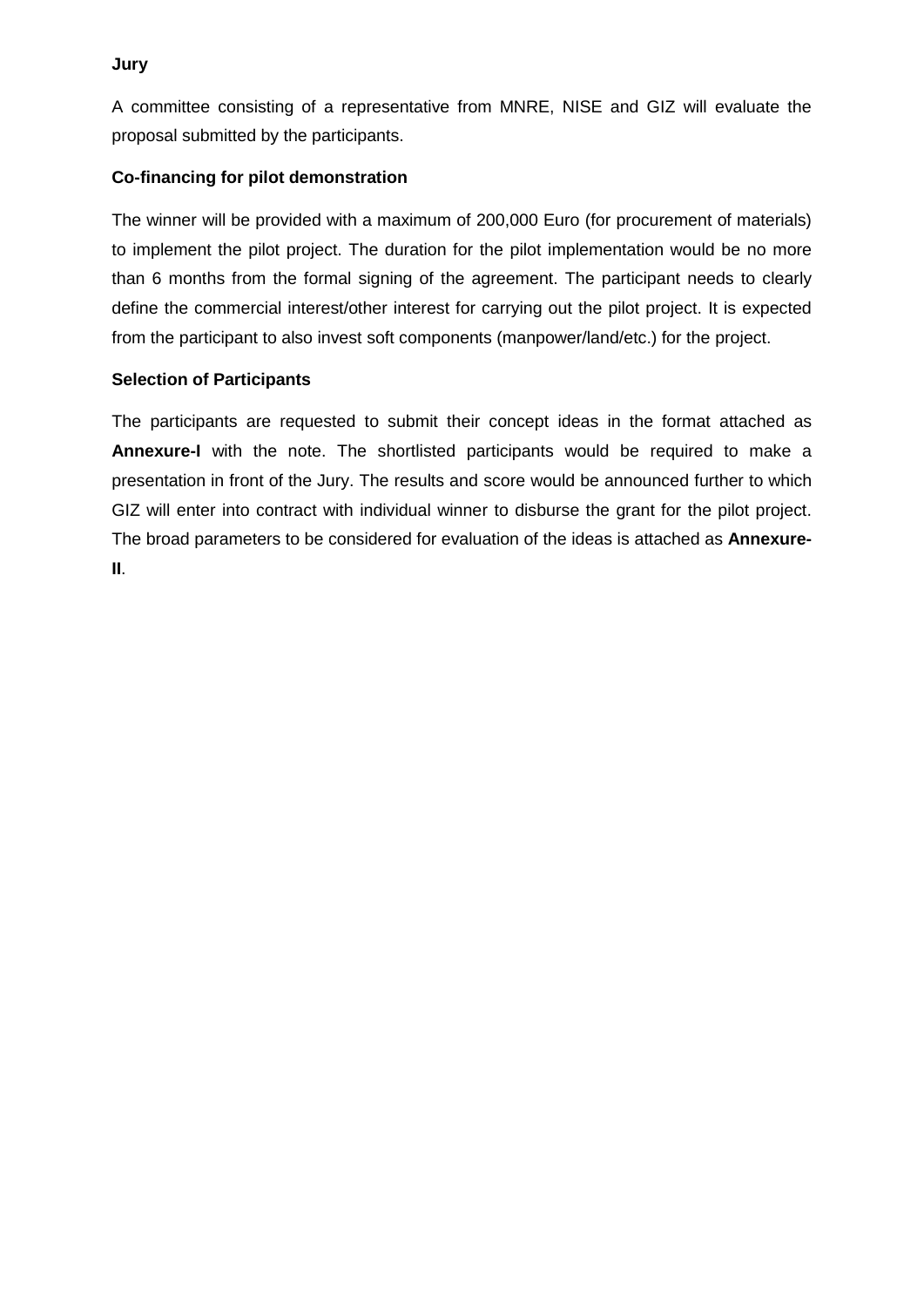#### **Annexure- I**

#### **Applications Form**

Title of the proposed pilot project:

Thematic Category:

Solar PV installation on innovative sites e.g. waste landfill, closed mines etc.

Vertical installation of solar PV e.g. building integrated solar, solar for fencing, road side PV, agro PV

Decentralized innovative solar application e.g. PVT for cooling, cold storage etc.,

Green Hydrogen based applications

Any other innovative application of Solar PV

Summary of proposed application (not to exceed 150 words)

Describe the innovative land neutral feature of the proposed pilot

Name of Organization:

Category:

1. A company/start-up incorporated under the companies act

Research Institutions/NGO/Academic institutions/ Societies registered under the society act

3. Foreign companies/ Research Institution in Partnership with Indian company/ Research Institutions/NGO/Academic institutions/ Societies

Name of the Proposer:

Designation:

Official Postal Address:

Phone/Mobile:

Email: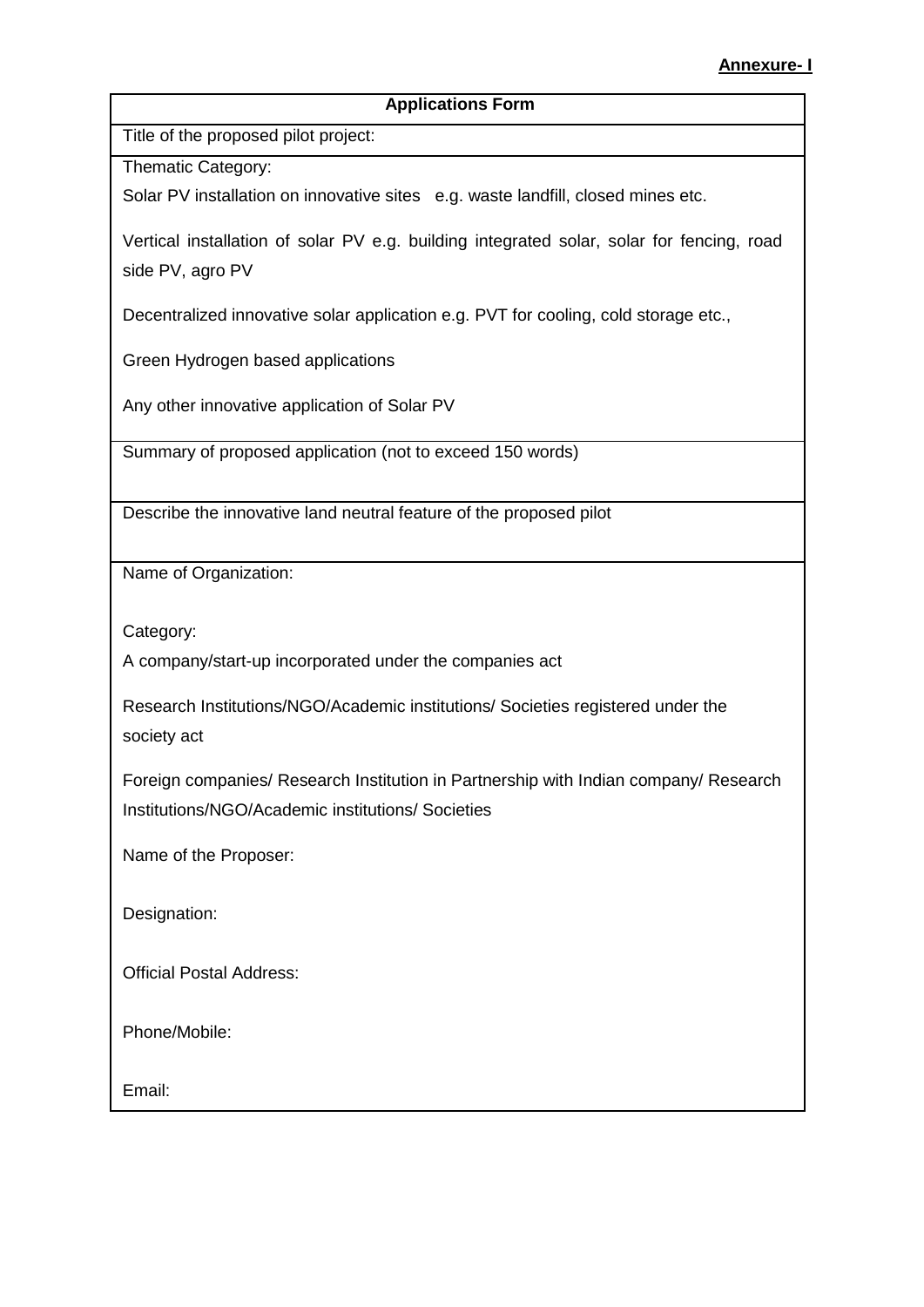#### **Technical Details**

It is desirable to cover the following aspects in the document

-Description of science behind the design/innovation

-Description of working of the design/ approach/innovation (use sketch/drawing, patent, photographs, video to explain the working)

-Technological challenges in pilot implementation

-Novelty of the design

-Similar project implemented Nationally/Internationally (if any)

-Indicate how your design/approach is better than the currently available approaches

-Cost details of the system including bill of material

-Levelized Cost of Electricity Calculations

## **Details of relevant work so far**

Development work done so far, including involvement of agencies, consultation with

expert, identification of site for pilot

Patenting of the design/innovation, if any

Tie-up for design, fabrication etc with any external agencies, if any

Techno-economic/market feasibility studies/reports, if any

Consumer/User feedback

Scalability of the proposed pilot

Dovetailing of the pilot with ongoing scheme or Central/State government

Any other relevant information

**Declaration** 

I / We declare that all the statements made in this application are true, complete and correct to the best of my/our knowledge and belief. In the event of any information, found false or incorrect, my/our candidature will stand cancelled and all my/us claims will be forfeited. I / We have read all the terms and conditions for participating in the idea challenge.

**Place:**

**Date:**

**Signature of the proposer**